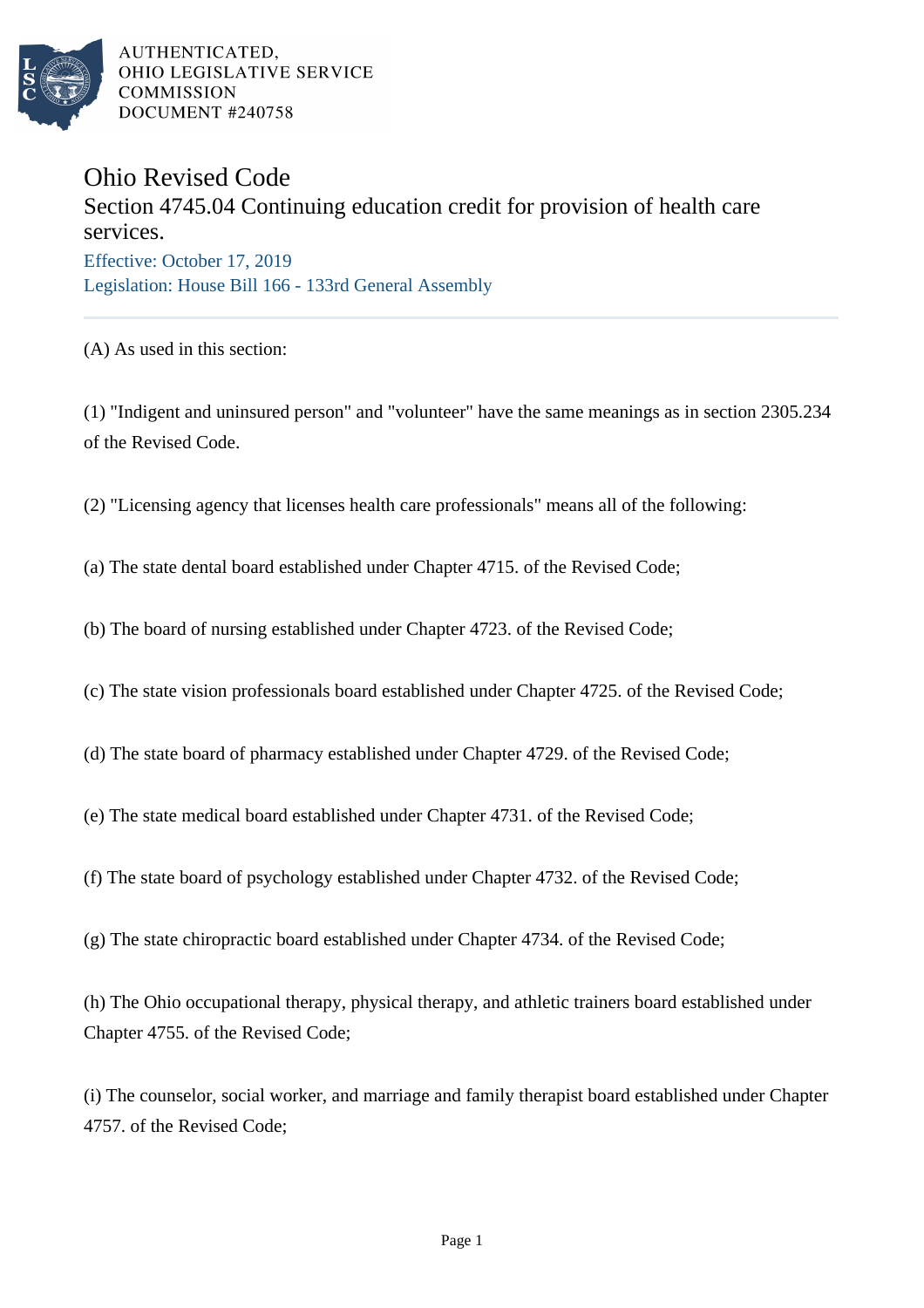

AUTHENTICATED. OHIO LEGISLATIVE SERVICE **COMMISSION** DOCUMENT #240758

(j) The chemical dependency professionals board established under Chapter 4758. of the Revised Code;

(k) The state board of emergency medical services established under Chapter 4765. of the Revised Code;

(l) The state speech and hearing professionals board established under Chapter 4744. of the Revised Code;

(m) Any other licensing agency that considers its licensees to be health care professionals.

(B) Notwithstanding any provision of the Revised Code to the contrary, a licensing agency that licenses health care professionals shall apply toward the satisfaction of a portion of a licensee's continuing education requirement the provision of health care services if all of the following apply:

(1) The licensing agency that licenses health care professionals requires a licensee to complete continuing education as a condition of having a license renewed by the agency.

(2) The licensee provides the health care services to an indigent and uninsured person.

(3) The licensee provides the health care services as a volunteer.

(4) The licensee satisfies the requirements of section 2305.234 of the Revised Code to qualify for the immunity from liability granted under that section.

(5) The health care services provided are within the scope of authority of the licensee renewing the license.

 $(C)(1)$  Except as provided in division  $(C)(2)$  of this section, a licensing agency that licenses health care professionals shall permit a licensee to satisfy up to one-third of the licensee's continuing education requirement by providing health care services as a volunteer. A licensing agency that licenses health care professionals shall permit a licensee to earn continuing education credits at the rate of one credit hour for each sixty minutes spent providing health care services as a volunteer.